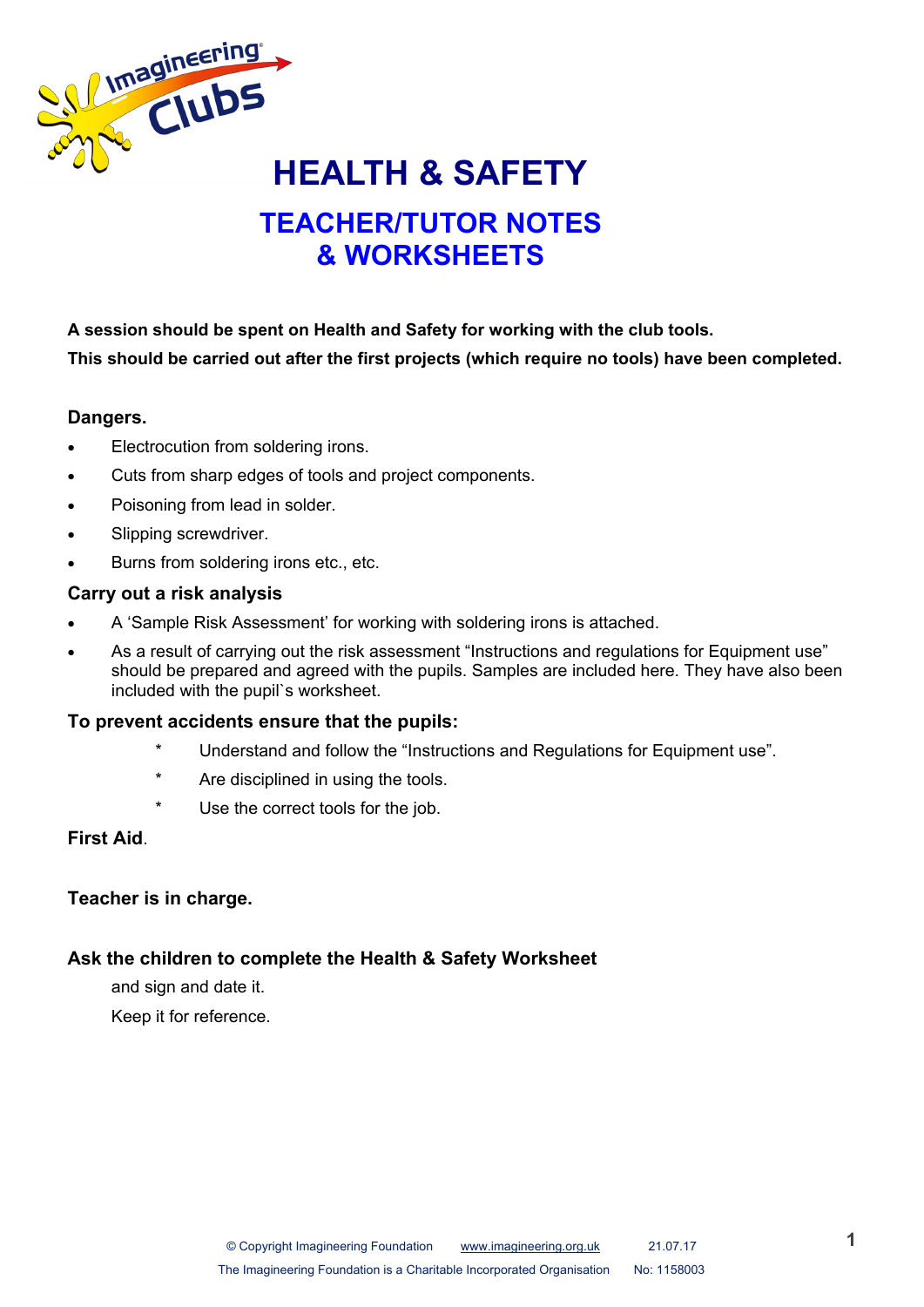

#### **IMAGINEERING CLUBS Sample Risk Assessment from Hereford and Worcester County Council Education Department**

### **Soft Soldering with an Electric Soldering Iron**

| <b>Hazard</b>                                  | <b>People</b><br><b>Affected</b>    | <b>Risk</b>        | <b>Risk</b><br><b>Potential</b><br>Low,<br>Medium, | <b>Reasons</b>                            | <b>Remedial</b><br><b>Measures</b>                                                                                  | <b>Training</b><br><b>Needs</b> |
|------------------------------------------------|-------------------------------------|--------------------|----------------------------------------------------|-------------------------------------------|---------------------------------------------------------------------------------------------------------------------|---------------------------------|
| <b>Touch iron</b>                              | Pupils &<br><b>Tutor</b>            | <b>Burn</b>        | <b>Medium</b>                                      | <b>Frequent x</b><br>3 day injury         | <b>Training</b>                                                                                                     | In-house                        |
| <b>Touch</b><br>Workpiece                      | <b>Pupils &amp;</b><br><b>Tutor</b> | <b>Burn</b>        | <b>Medium</b>                                      | <b>Frequent x</b><br>3 day injury         | <b>Training</b>                                                                                                     | <b>In-house</b>                 |
| <b>Faulty elec-</b><br>trical insu-<br>lation  | Pupils &<br><b>Tutor</b>            | Electrocu-<br>tion | Low                                                | Improbable<br>x death<br>$1 \times 6 = 6$ | <b>Fit RCD</b><br>electrical<br>cut off<br>switch.<br>Test equip-<br>ment regu-<br>larly.<br>Cut off<br>switch next |                                 |
| <b>Toxic mate-</b><br>rial (lead in<br>solder) | Pupils &<br><b>Tutor</b>            | <b>Poison</b>      | Low                                                | <b>Remote</b><br>chance x<br>minor        | <b>Training</b>                                                                                                     | In-house                        |
| Solder in<br>face or eye                       | Pupils &<br><b>Tutor</b>            | <b>Burn</b>        | Low                                                | <b>Remote</b><br>chance x 3<br>day injury | <b>Wear Safety</b><br><b>Goggles</b>                                                                                |                                 |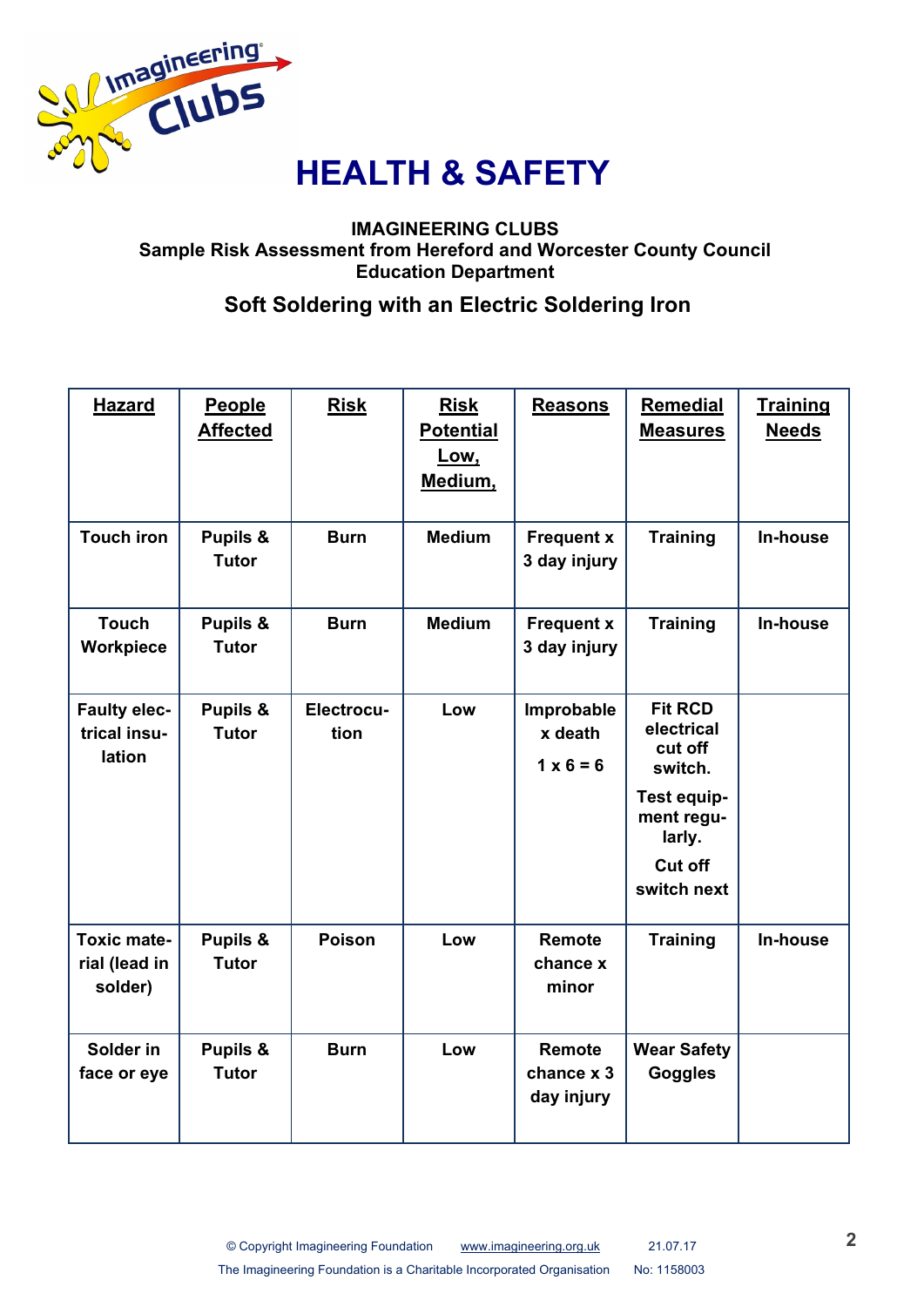

### **SAMPLE INSTRUCTIONS AND REGULATIONS FOR EQUIPMENT USE**

#### **SOFT SOLDERING WITH AN ELECTRIC SOLDERING IRON**

- Soldering should be conducted in a well-ventilated room, preferably near to some form of extraction.
- Children known to have asthma should have their parent's permission to participate. This may necessitate obtaining their doctor's opinion.
- The Soldering Irons are to be placed in Holder before being switched on and when hot and not being use.
- Soldering Irons are only to be plugged into the mains when a RCD socket is in its line.
- Before first use of a soldering iron all children must observe a demonstration and be warned of the dangers of this electrical and hot tool.
- All children must receive one to one tuition and make sample joints before working on their own.
- One child to operate one soldering iron at a time.
- All pupils and non-participating adults to be at least 2metres from the soldering iron when in operation.
- Supervisor to be adjacent to cut off switch.
- Waste solder to be removed.
- All children and supervisors to wash hands after soldering.
- Electrical equipment to be tested annually, the soldering iron insulation resistance to earth should be at least 10MΩ.
- All children and adults to wear safety glasses or goggles.

#### **ASSEMBLY, SCREWING, USE OF SPANNERS and GLUING**

- Correct tools to be available and used for the task in hand.
- All pupils to be instructed in the use of the tools.
- No toxic glue to be used.
- Scissors to be used for cutting paper, card and balsa wood.
- Wire cutters and strippers to be used for cutting wire and removing insulation.
- Take care with the steel strips; they can have quite sharp edges. Handle
- Gently as like paper they may cut if you slide your finger along the edge.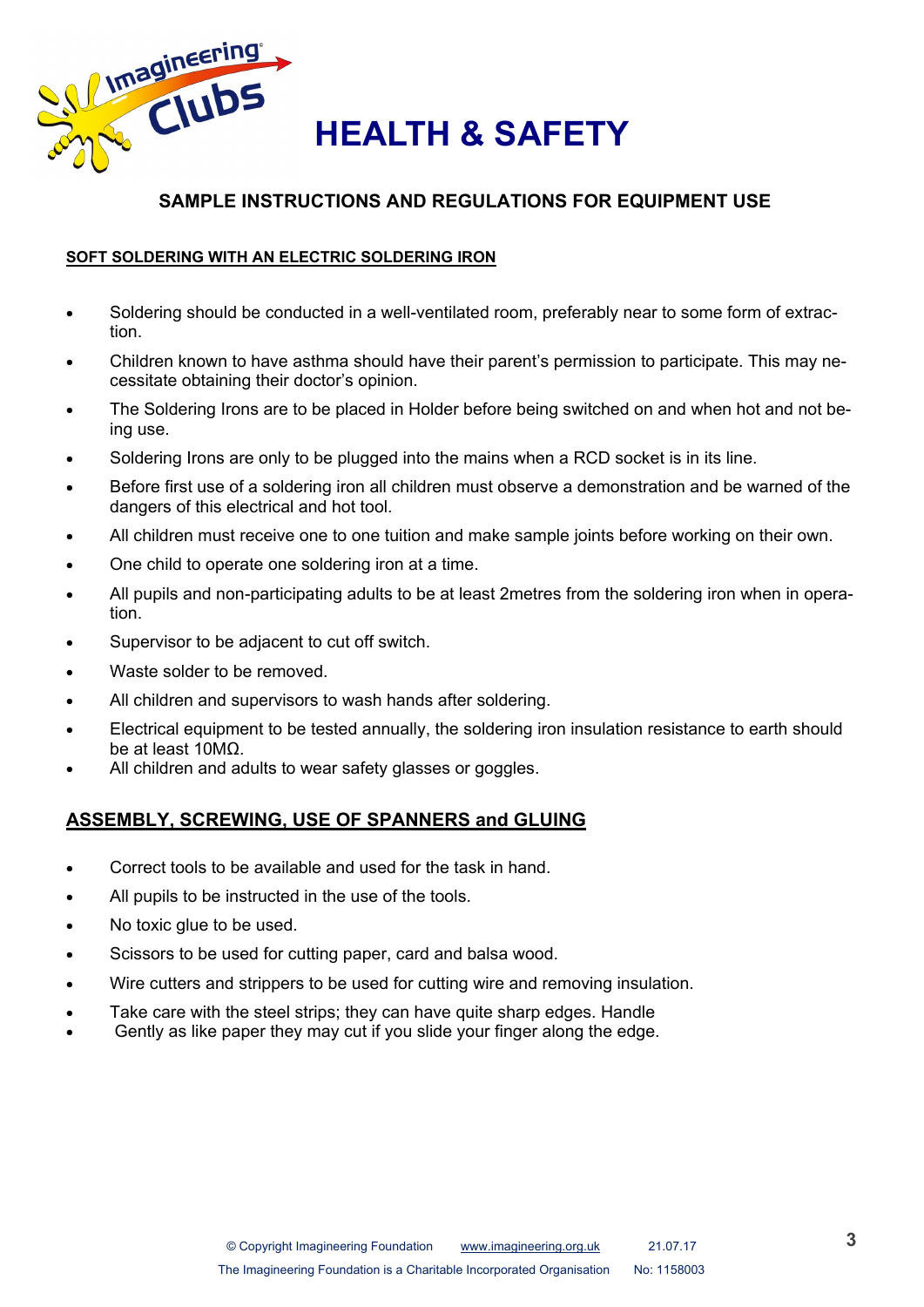

# **HEALTH & SAFETY**

# **Use of Tools**

| <b>ITEM</b>                                   | <b>DO</b>                                                                                                                                                                                                                                                                                                                                       | <b>DO NOT</b>                                                                                                                                                                                                                                   |
|-----------------------------------------------|-------------------------------------------------------------------------------------------------------------------------------------------------------------------------------------------------------------------------------------------------------------------------------------------------------------------------------------------------|-------------------------------------------------------------------------------------------------------------------------------------------------------------------------------------------------------------------------------------------------|
| Screwdrivers                                  | Take care when using them.<br>Hold them only in the manner instructed.<br>Bear down onto a solid surface.<br>Keep your steadying hand and other people's hands<br>well clear.<br>Hold your screwdriver along the axis of the screw<br>when screwing                                                                                             | Do not point them at anyone.<br>Do not fool about with them.<br>Do not hold your work in your hand<br>When screwing.<br>Do not hold the screwdriver at an<br>angle<br>To the axis of the screw when screw-<br>ing.                              |
| Insulation Strippers                          | Decide the minimum amount of insulation to remove.<br>Use only in the manner instructed.<br>Make sure the wire to be stripped is not connected<br>to a power supply                                                                                                                                                                             | Do not get your fingers into the strip-<br>ping mechanism.                                                                                                                                                                                      |
| Pliers & Wire<br>Cutters                      | Keep your fingers out of the jaws of the pliers.<br>Beware that thepliers may not grip the work securely<br>Be especially careful if using to cut wire                                                                                                                                                                                          | Do not use if a spanner will do the job                                                                                                                                                                                                         |
| Soldering Irons<br>&Solder Stand              | Use the stand as instructed.<br>Remove unwanted molten solder only on the sponge<br>provided with the stand.<br>Keep your fingers away from the hot parts of the iron<br>and pieces being soldered.<br>Ensure that the soldering iron has been<br>electrically tested as scheduled before use.<br>Ensure soldering iron is cold before packing. | Do not put the hot soldering iron<br>down<br>on any surface where it could cause<br>damage.<br>Do not allow others nearer than 1 me-<br>tre when you are soldering.<br>Treat the soldering iron with great<br>respect. Take care when using it. |
| Solder                                        | Usually contains a little lead - wash your hands after<br>soldering<br>Smoke is from flux getting hot (aids soldering) - sol-<br>der in ventilated area                                                                                                                                                                                         | Do not remove surplus solder except<br>with suitable tool                                                                                                                                                                                       |
| <b>Glue Guns</b>                              | Only use low temperature guns unless direct adult<br>supervision is present<br>Pick up only by the handle<br>Do trial squirts onto paper<br>Use wood or cardboard to check if glue is set                                                                                                                                                       | Do not touch the nozzle to see if hot<br>Point the nozzle anywhere but onto<br>the area for tryout or application                                                                                                                               |
| Hammers                                       | Keep your fingers away from where you are ham-<br>mering.<br>Make sure you are hammering onto work backed by<br>a solid surface.                                                                                                                                                                                                                | Do not use the hammer as a play<br>thing.                                                                                                                                                                                                       |
| Spanners                                      | Ensure that you use the correct sized spanner for<br>the work involved.                                                                                                                                                                                                                                                                         | Do not use excessive force where the<br>spanner might slip off the nut.                                                                                                                                                                         |
| Multimeter                                    | Only use this instrument under the<br>supervision of someone qualified in its use.                                                                                                                                                                                                                                                              | Do not probe into the mains electrical<br>supply.                                                                                                                                                                                               |
| 1-9volt power<br>supply (where sup-<br>plied) | Only use this instrument under the supervision of<br>someone qualified in its use.<br>Ensure the voltage setting is set to that required by<br>the work.                                                                                                                                                                                        | Do not switch on the power until you<br>have plugged in the unit correctly and<br>checked all settings.                                                                                                                                         |